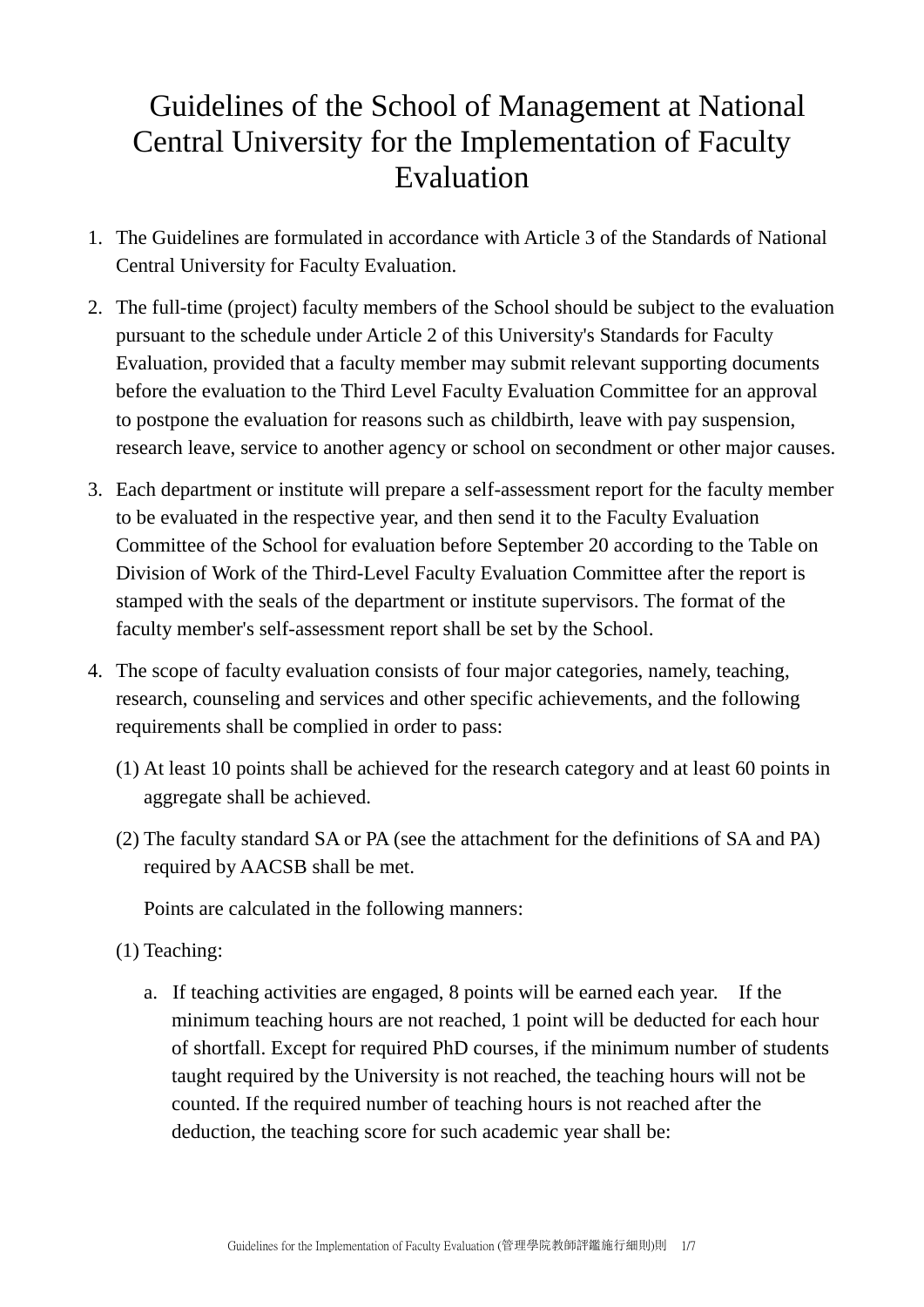#### Actual Teaching Hours 8 points \*

# Required Teaching Hours

- b. If the teaching evaluation score for required undergraduate courses reaches 4.2 points and the response rate exceeds 50%, one point will be added for each credit; and if the teaching evaluation score for required graduate courses reaches 4.5 points and the response rate exceeds 50%, one point will be added for each credit.
- c. For advising a master's program student (not including in-service master's program) until graduation, 0.5 point will be earned for each student, and for advising a PhD program student until graduation, one point will be earned for each student, to the extent of not exceeding 10 points in four years.
- d. If the Excellence in Teaching Award of the School is received, 3 points will be awarded; if the Excellence in Teaching Award of the University is received, 3 more points will be awarded; and if the Outstanding Teaching Award of the University is received, 10 more points will be awarded.

(2) Research:

- a. For service as the principal investigator of a project sponsored by the Ministry of Science and Technology or a project valued at over NT\$300,000 and commissioned by a public or private organization (limited to a project registered with the Research and Development Office), 4 points will be earned each year. In case of service as a co-principal investigator of the project, 2 points will be earned. Such points as earned shall not exceed 8 in 4 years.
- b. The point awarding standards for publications are provided as follows:
	- (i) 18 points for each publication in outstanding management school journals.
	- (ii) 15 points for each publication in the SSCI academic journals.
	- (iii) 12 points for each publication in the SCI academic journals.
	- (iv) 10 points for each publication in Grade 1 and Grade 2 TSSCI core journals or any academic journal on the formal CSSCI list.
	- (v) 5 points for each publication in other domestic or overseas academic journals with a peer review system (the faculty member under evaluation shall provide documentation to support the peer review system).
	- (vi) 2 points for each publication presented not in Mandarin in an international seminar with an anonymous peer review system for up to 8 points in 4 years (the faculty member under evaluation shall provide documentation to support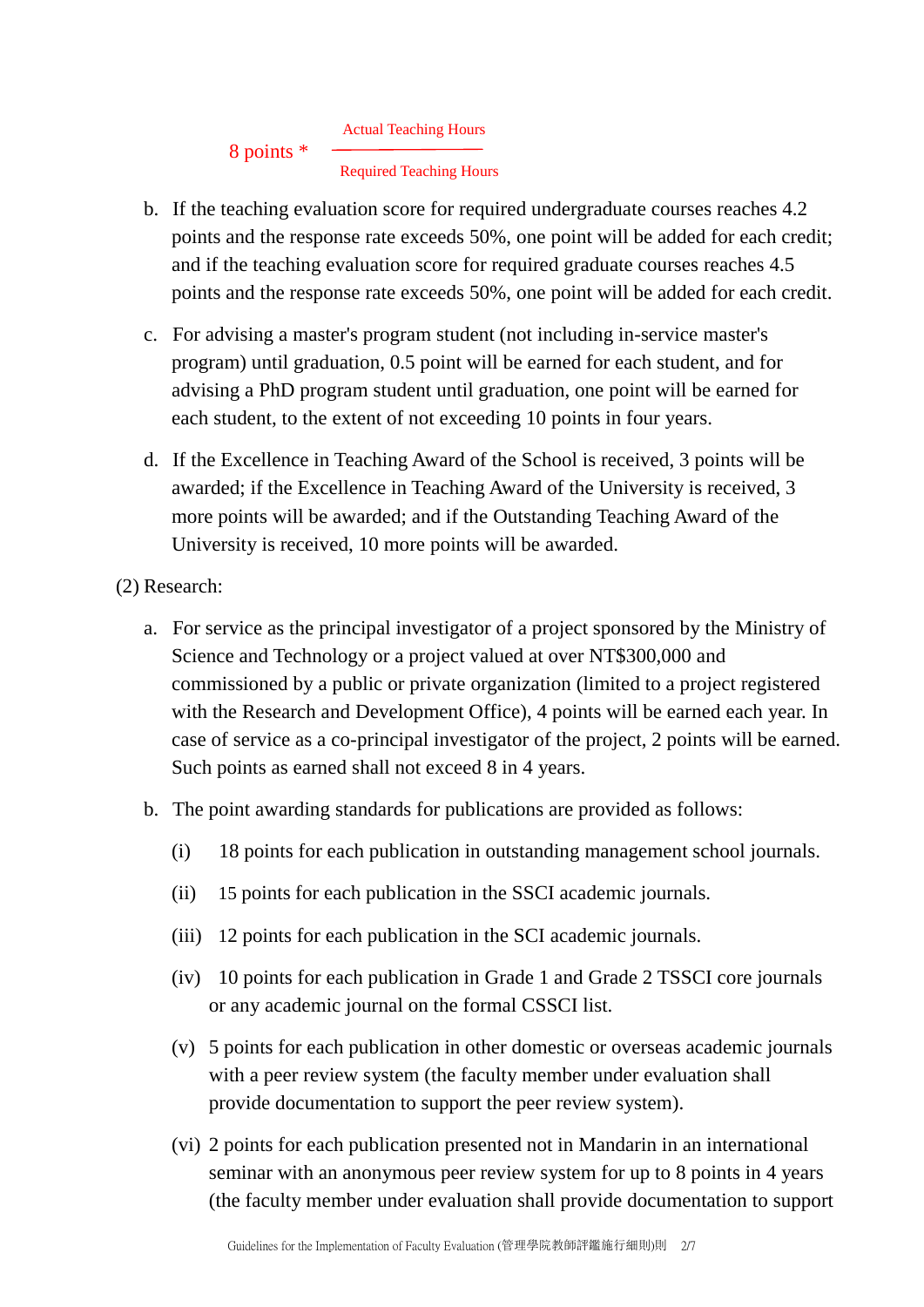the anonymous peer review system).

(vii)For a publication authored by more than one individual, the points shall be calculated by the following formula:

> $\mathcal{D}_{\mathcal{L}}$  $Points = \overline{\phantom{a}}$  \* (Points for Sole Author) Number of Authors +1

- c. 20 points for each MOST Outstanding Research Award and 10 points for each Ta-You Wu Memorial Award.
- (3) Counseling and services:
	- a. 10 points for service as an editor of an international journal, a governor, supervisor or secretary general of an international academic society; and 5 points for service as an editor of a domestic TSSCI journal or a governor, supervisor or secretary general of a domestic academic society.
	- b. 3 points each year for the service as a student mentor, 2 points for the service as a member of all levels of committees at the University, 6 points for each departmental recommendation for an excellent student mentor, 6 more points for the School's recommendation for an excellent student mentor, and 10 more points for receiving the Excellence in Student Mentoring Award of the University.
	- c. 6 points for receiving the Public Service Award of the School, and 10 more points for receiving a service award above university level.
	- d. 6 points each year for service as a unit supervisor above the level of department or a center director above the level of school, and 3 points each year for service as a deputy unit supervisor above the level of department or a Level-2 supervisor of an administrative unit.
	- e. 4 points each year for the service as a principal investigator of a research project funded by the University (such as the Aim for the Top University Project, Higher Education Sprout Project, etc.), provided that no point will be counted for a co-principal investigator of a project.
- (4) Other specific achievements:

If an individual concerned under evaluation has special service achievements not included above, s/he may request the their submission to the departmental or institute faculty evaluation committee for recognition by awarding points commensurate to the degree of contribution reflected in the above items.

5. If a faculty member under evaluation does not meet the above conditions and fails to pass the evaluation, the subsequent handling procedure shall be governed by the Standards of National Central University for Faculty Evaluation.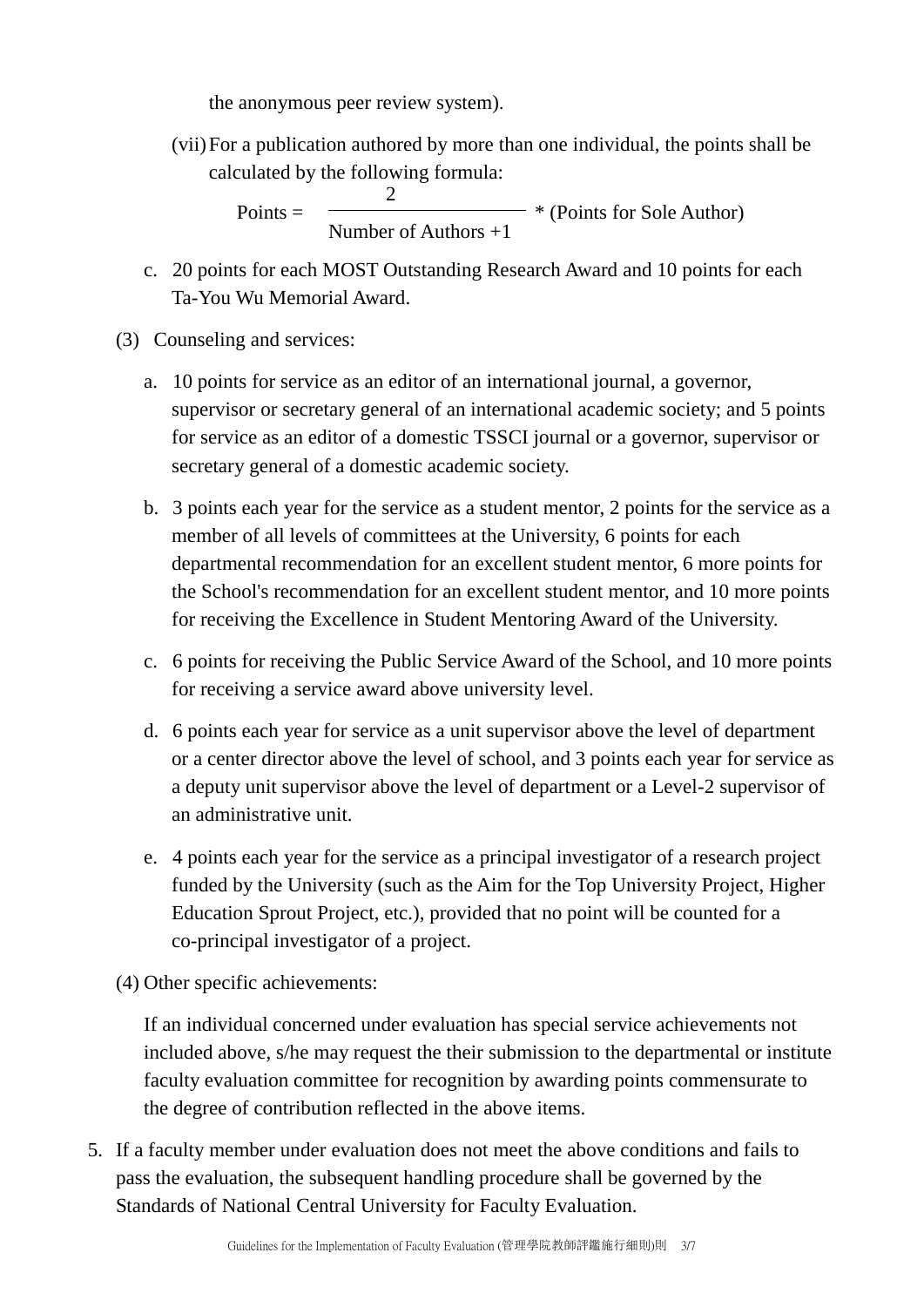- 6. Matters not provided for under the Guidelines shall be handled exclusively in accordance with the Standards of National Central University for Faculty Evaluation.
- 7. The Guidelines shall be formulated by the Faculty Evaluation Committee of the School and shall become effective after being adopted by the School Affairs Meeting of the School and the Faculty Evaluation Committee of the University, except for Article 4, Paragraph 1, Subparagraph 2, which will go into effect in 2022, and this shall also apply to amendments thereto.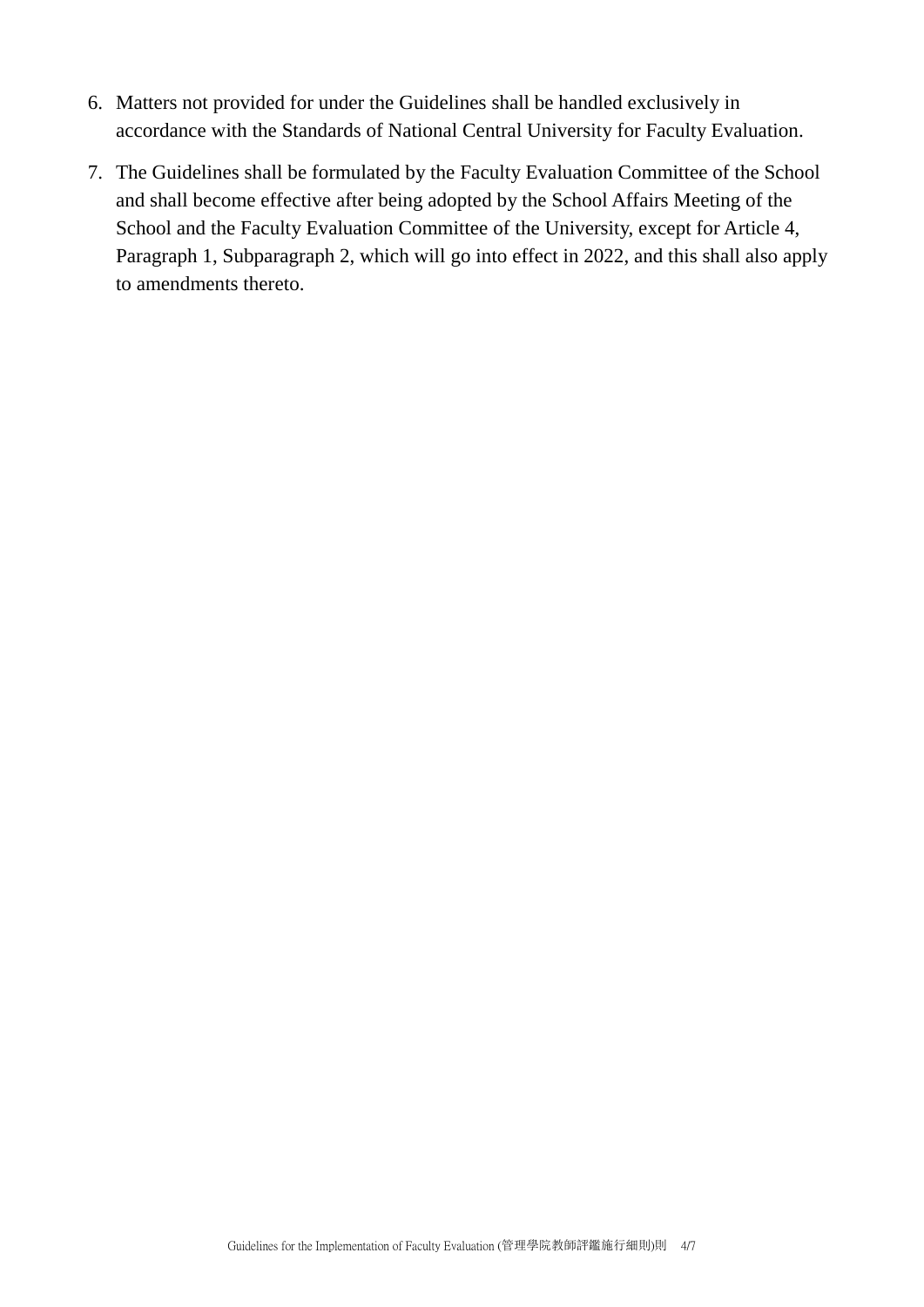# **SA** 定義

(一般指具有博士學位且積極投入學術研究,並能維持其專業知識者) (Scholarly Academics 可依一般標準或 ABD 標準分別認定,但必須同時具備各該認定標準之條件一與二)

# **Attachment**

## **Definition of SA**

(This generally refers to an individual who holds a PhD degree and has been actively devoted to academic research and been able to maintain his/her professional knowledge)

(Scholarly Academics can be separately determined according to the General Faculty Standard or the ABD Faculty Standard, provided that Condition 1 and Condition 2 under each standard shall be satisfied at the same time.)

### 一般教師標準

#### **General Faculty Standard**

#### □條件一、具有下列其中一項學位條件:

(Satisfying one of the following initial academic preparation criteria:)

- □ 1. 博士學位,且授課領域與學位主修專業相關
- (A doctoral degree in the area in which the individual teaches.)
- □ 2. 商管領域博士學位,但主要教學領域與學術研究成果不相結合
- (A doctoral degree in a business field, but primary teaching responsibility in a business field that is not the area of academic preparation.) □ 3. 非商管領域博士學位,但主要教學領域與學術研究成果相結合
- (A doctoral degree outside of business, but primary teaching responsibilities that incorporate the area of academic preparation.)
- □ 4. 非商管領域博士學位,且主要教學領域不易發展學術成果(但教師積極參與教材編 撰、專業會議或是其他相關活動)
- (A doctoral degree outside of business and primary teaching responsibilities that do not incorporate the area of academic preparation.)
- □ 5. 具稅務專業(或同時具法律與會計專業)碩士學位,且授課領域與其專業相關
- (A specialized graduate degree in taxation. (Be qualified to teach taxation.))

#### □條件二、具下列任一項條件:

(Completing one of the following activities:)

- □ 1. 近五年內具有二篇(含以上)本院認可之期刊論文(註一)
- (Publishing two peer-reviewed journals in databases<sup>1</sup> recognized by the SOM within the last five years.)
- □ 2. 取得條件一任一學位條件未滿五年者
- (Obtaining one of the abovementioned degrees within the last five years.)

======================================================================= =========

### **ABD** 教師標準

#### **ABD Faculty Standard**

#### □條件一、具有下列學位條件:

(Satisfying the following initial academic preparation criterion:)

具博士候選人資格(將於二年內畢業並取得商管領域博士學位)並已完成博士學位論文以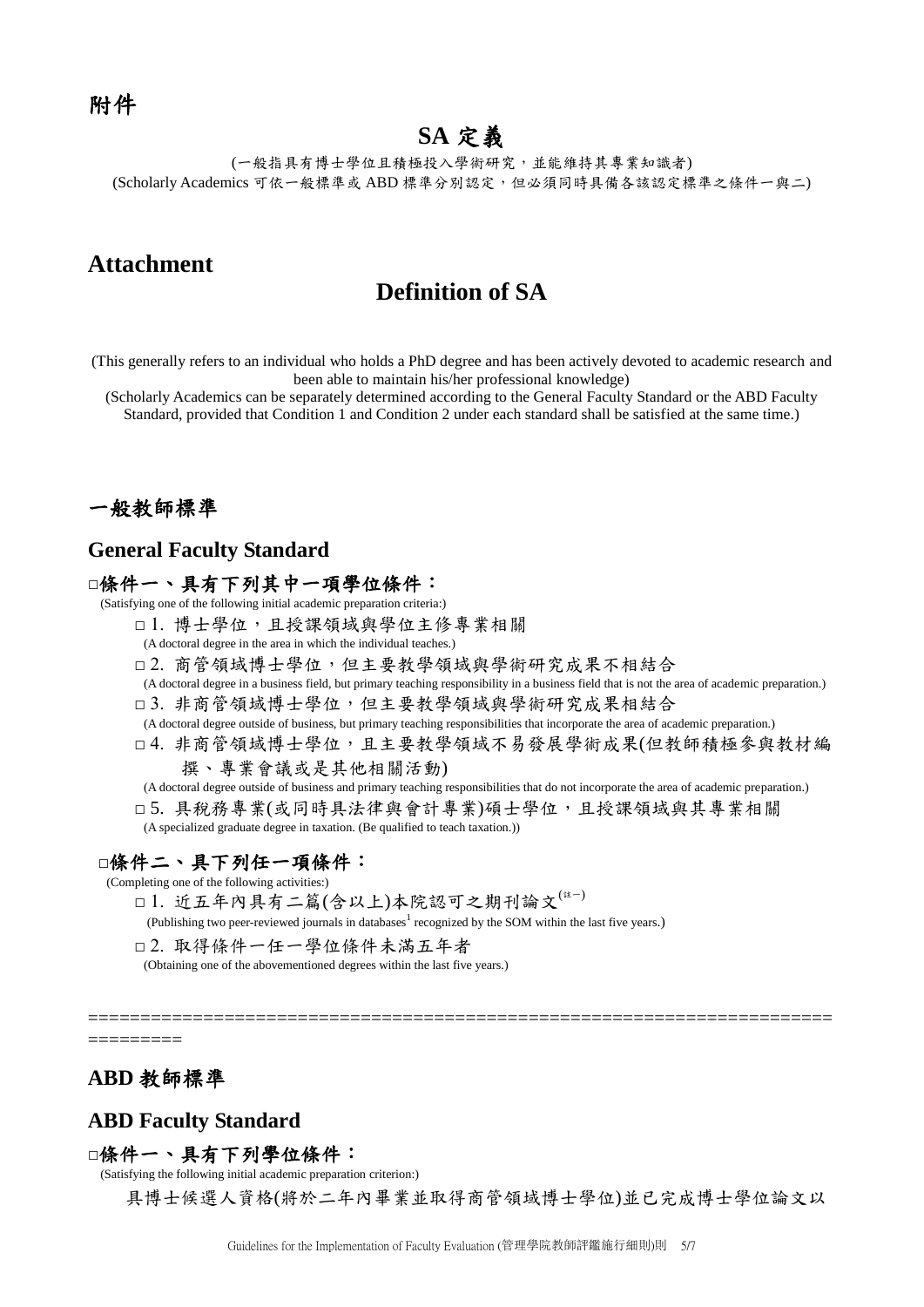外的所有修業規定(all but dissertation, ABD), 且授課領域與其專業相關 (Substantial specialized coursework in the field of primary teaching responsibilities with "ABD" status (will graduate within two years).)

### □條件二、具下列條件:

(Completing the following activity:)

近五年內具有一篇(含以上)本院認可之期刊論文(#-)

(Publishing one peer-reviewed journal in databases<sup>1</sup> recognized by the SOM within the last five years)

註一:本院認可之期刊論文包括(1) SSCI、(2) SCI、(3) TSSCI、(4) EconLit、(5)科技部認可之期刊 (Note1: The SOM recognizes the following databases (1) SSCI, (2) SCI, (3) TSSCI, (4) EconLit, and (5) Databases recognized by the Ministry of Science and Technology.)

# **PA** 定義

(具有博士學位但近期在專長領域相關的實務活動積極投入者) (Practice Academics,这須同時具備條件一與二)

### **Definition of PA**

(This refers to an individual with a PhD degree and has recently actively been devoted to practical activities relating to his/her specialized field)

(Practice Academics shall meet Condition 1 and Condition 2 at the same time)

#### □條件一、具有下列其中一項學位條件:

(Satisfying one of the following initial academic preparation criteria:)

□ 1. 博士學位,且授課領域與學位主修專業相關

(A doctoral degree in the area in which the individual teaches.)

- □ 2. 商管領域博士學位,但主要教學領域與學術研究成果不相結合
- (A doctoral degree in a business field, but primary teaching responsibility in a business field that is not the area of academic preparation.)
- □ 3. 非商管領域博士學位,但主要教學領域與學術研究成果相結合
- (A doctoral degree outside of business, but primary teaching responsibilities that incorporate the area of academic preparation.)
- □ 4. 非商管領域博士學位,主要教學領域不易發展學術成果,但積極參與商管專業相關 的實務活動

(A doctoral degree outside of business, and primary teaching responsibilities that are not easy to incorporate the area of academic preparation but substantively involved with professional engagement.)

□ 5. 具稅務專業(或同時具法律與會計專業)碩士學位,且授課領域與其專業相關 (A specialized graduate degree in taxation. (Be qualified to teach taxation.))

### □條件二、近五年內參與下列三項**(**含以上**)**不同學術**/**實務活動**(**這些活動須有充分證據 且經資格認定委員會認可**)**:

(Engaging in a minimum of three of the following academic/professional activities within the last five years (with sufficient evidence recognized by the qualification committee).)

□1. 具有發表於期刊或雜誌的學術論文或專業文章

(Authoring a paper or an article of academic or professional interest in a journal or magazine.)

- □ 2. 具有與專長領域相關的產業界/政府機構諮詢委員之經歷 (Working on significant business consulting activities important to an organization or working in a government consulting committee in the individual's discipline.)
- □ 3. 具有實務刊物的常設委員或編輯委員之經歷

(Serving as a regular contributor to, or as an editor of, a professional publication (writing a regular column).)

□ 4. 從事能引領其專業領域知識發展趨勢之創新活動 (Engaging in innovative activities leading the knowledge development trend in professional field.)